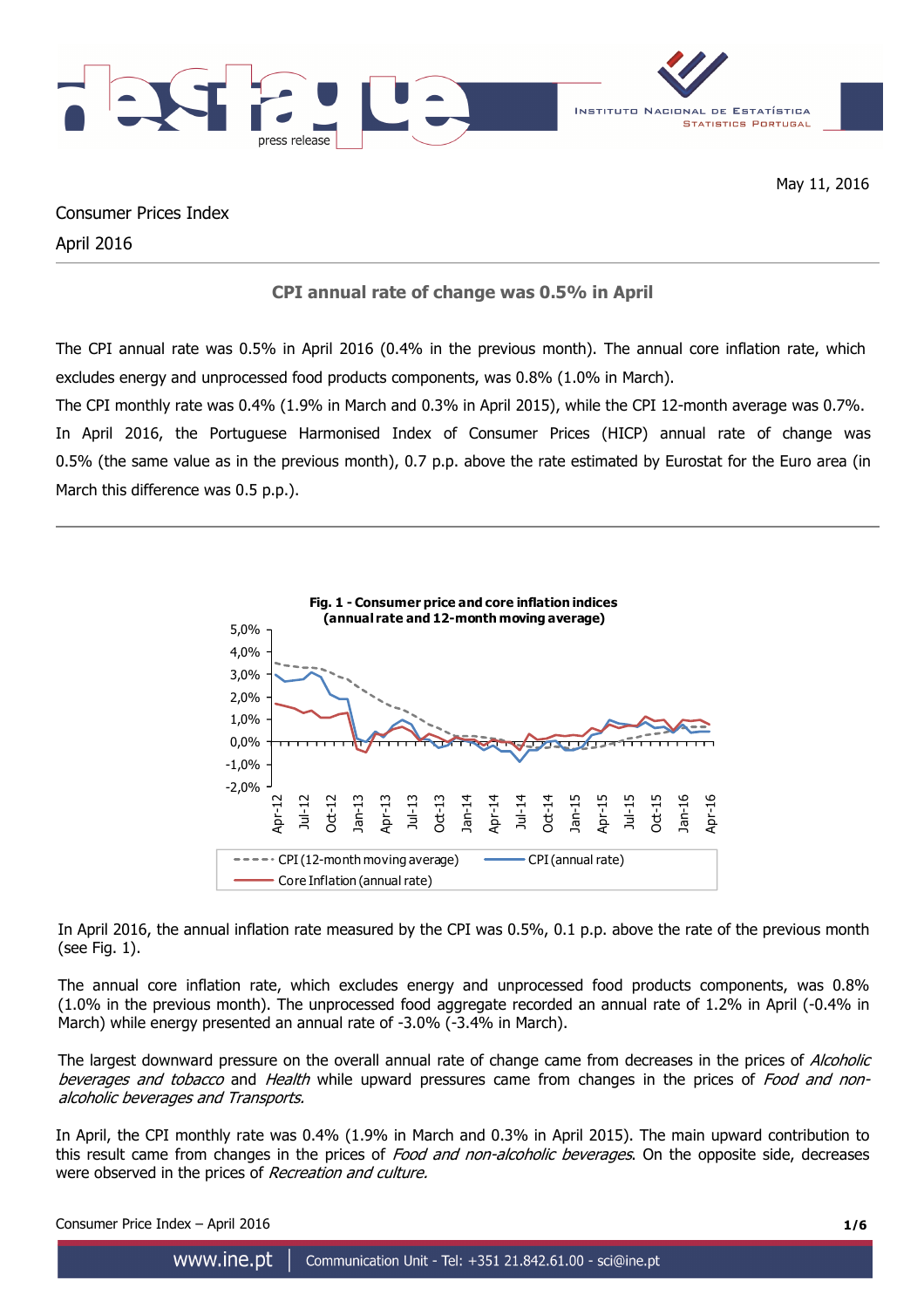

The CPI 12-month average rate stood at 0.7% in April, 0.1 p.p. above the previous month rate.

In April 2016, the HICP annual rate was 0.5% (the same value as in the previous month) while the HICP monthly rate was 0.4% (the same value as in April 2015).

In March, the annual rate of change of the Portuguese HICP was 0.5 p.p. higher than the annual rate of change for the Euro area. That difference is estimated to have increased to 0.7 p.p. in April 2016.

The HICP 12-month average rate was 0.6% in April (the same value as in March).



### **Housing Rents**

In April the monthly rate of change of the average value of rents by net area for the whole country was 0.1% (-0.1% in the previous month).

The main increase was recorded in the Açores region (1.4%), while the Centro region recorded the main decrease  $(-0.6\%)$ .

The annual change rate of the housing rents for the whole country was 1.9% in April. The main increase was observed in the Açores region (5.5%) and all the other regions presented positive rates.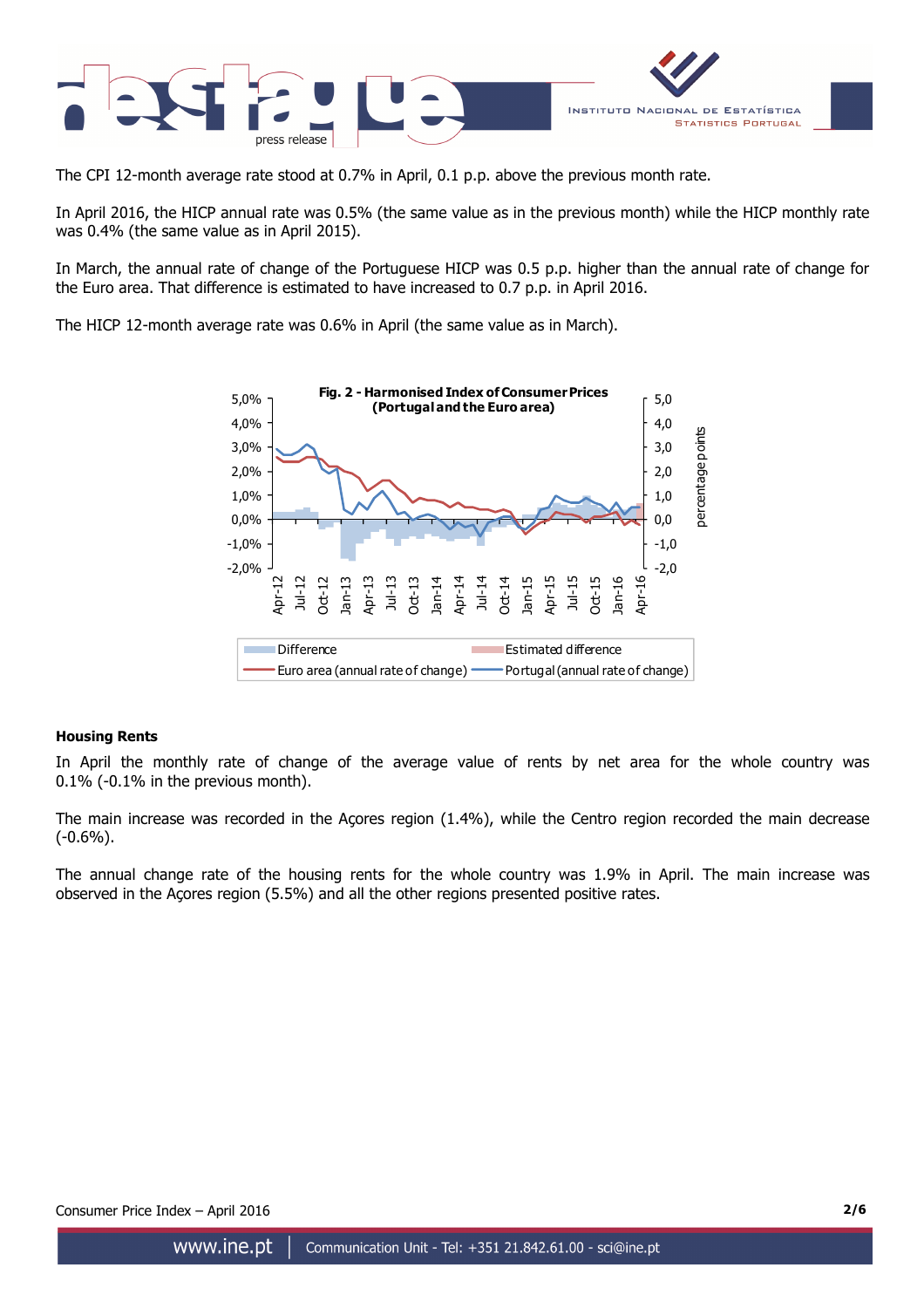



### **Consumer Price Index**

I

The Consumer Price Index (CPI) measures the change over time of the prices of a certain basket of goods and services bought by a "typical" consumer. The CPI has been designed to capture price changes and not to measure price levels.

The CPI is updated every year with the most recent information on prices and quantities. The 2016 CPI weighting structure and the sample of goods and services included in the basket are a result of the combination of three fundamental sources of information: results of the Portuguese National Accounts complemented with the Household Budget Survey and the Census for more detailed levels of expenditure. Administrative data is also used.

The CPI is compiled through the aggregation of seven regional price indexes and the goods and services included in the index are grouped according to the COICOP classification.

### **Table 1: CPI - COICOP Divisions**

|    | TUDIC 11 CI 1 COICOL DIVISIONS                                        |    |                                  |
|----|-----------------------------------------------------------------------|----|----------------------------------|
|    | 01 Food and non-alcoholic beverages                                   | 07 | <b>Transports</b>                |
| 02 | Alcoholic beverages and tobacco                                       | 08 | Communications                   |
| 03 | Clothing and footwear                                                 | n9 | Recreation and culture           |
| 04 | Housing, water, electricity, gas and other fuels                      | 10 | Education                        |
| 05 | Furnishings, household equipment and routine maintenance of the house | 11 | Restaurants and hotels           |
| 06 | Health                                                                | 12 | Miscellaneous goods and services |
|    |                                                                       |    |                                  |

<sup>1</sup>COICOP: Classification Of Individual Consumption by Purpose

#### **Monthly rate**

The monthly rate is the change in the index of a certain month compared with the index of the previous month expressed as a percentage. Although up-to-date, this measure can be affected by seasonal and other effects.

#### **Annual rate**

The annual rate is the change in the index of a certain month compared with the index of the same month in the previous year expressed as a percentage. In the presence of a stable seasonal pattern, seasonal effects do not influence this measure.

#### **12-month average rate**

The 12-month average rate is the change in the average index of one year compared with the average index of the previous year expressed as a percentage. This moving average is less sensitive to transient changes in prices.

#### **Core inflation index (all items CPI excluding unprocessed food and energy products)**

The core inflation index is compiled by excluding the prices of unprocessed food and energy products from the all items CPI. The primary objective of this index is to capture the underlying inflation pressures in the economy.

#### **Harmonised Index of Consumer Prices**

The Harmonised Index of Consumer Prices (HICP) is compiled in each member state of the European Union for the purposes of inflation comparisons across EU countries, as required by the Treaty on European Union<sup>1</sup>. This index plays an important role as a guideline for the achievement of the European System of Central Banks primary objective: price stability. In 1998, the European Central Bank adopted the HICP as "the most appropriate price measure" for its definition of price stability in the Euro area $^2$ .

With the release of the January 2016 HICP, the index reference period changed to  $2015 = 100$ , in line with the procedure adopted at European level: Council Regulation (EU) 2015/2010 of the Commission of 11 November 2015, as regards the common index reference period for the harmonised index of consumer prices. The new regulation is based on the need to "ensure the comparability and relevance of the HICP" as a result of "changes to the sub-index classification of the HICP and the alignment of sub-indices that have been linked to the HICP after the introduction of 2005 = 100". The historical information available on the previous base (2005 =  $100$ ) was thus replaced. More detailed information on the new reporting period can be found at http://ec.europa.eu/eurostat/web/hicp/methodology/reference-year-2015.

1<br>Article 109j and protocol on the convergence criteria referred to in that article.

<sup>2</sup> A stability oriented monetary policy strategy for the ESCB". ECB press notice released on 13 October 1998.

## Consumer Price Index – April 2016 **3/6**

www.ine.pt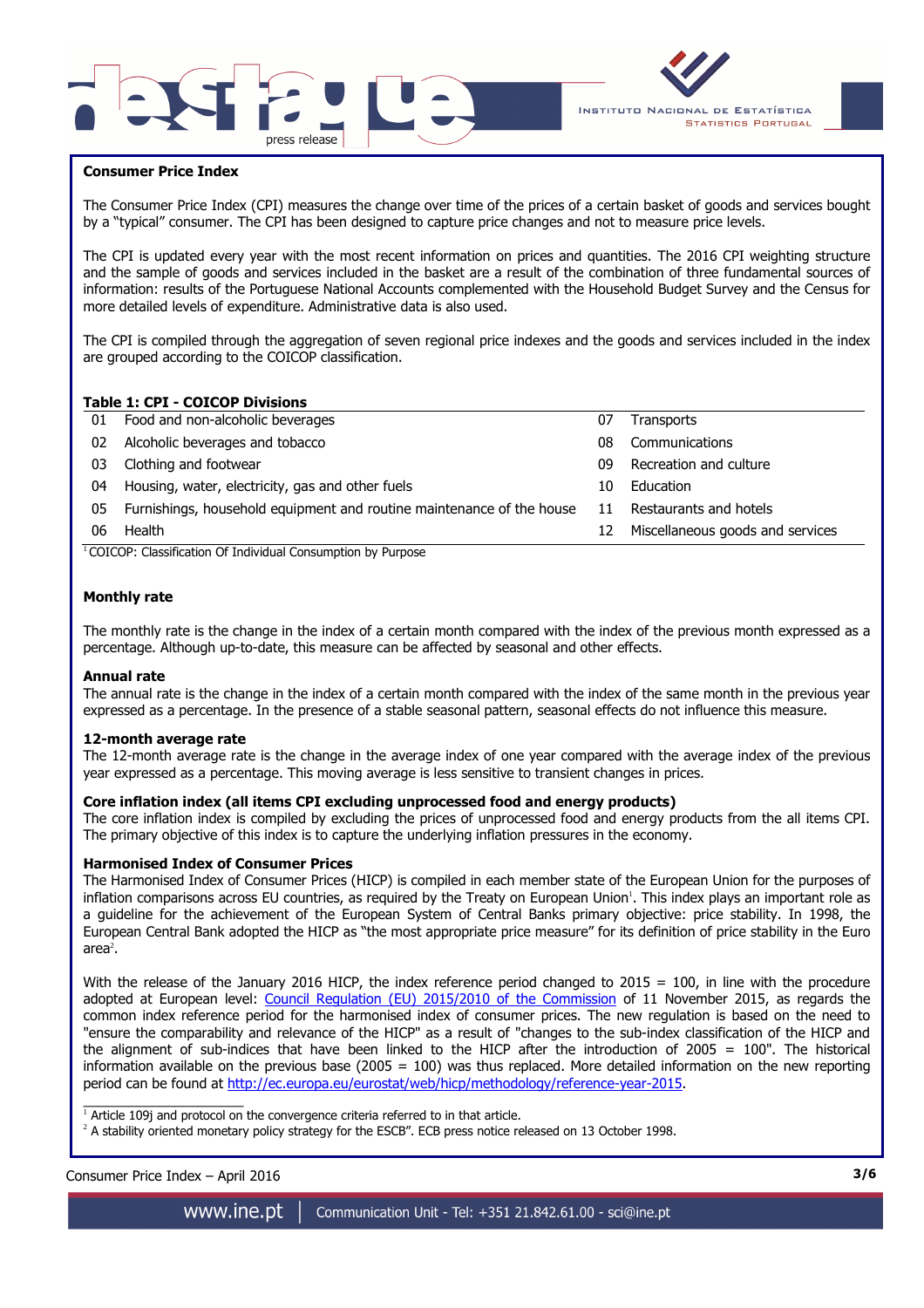

The HICP is produced in each Member State following a harmonized methodology developed by experts in the field of price statistics, under the "Price Statistics Working Group" and related Task Forces. From the methodological point of view, there are no major differences between the HICP and CPI. However, the different scope of coverage leads to differences in the weighting structure, mainly in Restaurants and hotels. This is mostly an effect of the inclusion of non-residents expenditure ("tourists") in the HICP and the corresponding exclusion from the CPI.

Additional information on the methodology of the HICP is available at http://ec.europa.eu/eurostat/web/hicp.

## **Table 2: CPI and HICP 2016 weighting structure**

|    | <b>COICOP divisions</b>                                               | <b>CPI</b> | <b>HICP</b> |  |  |
|----|-----------------------------------------------------------------------|------------|-------------|--|--|
| 01 | Food and non-alcoholic beverages                                      | 207,9      | 200,2       |  |  |
| 02 | Alcoholic beverages and tobacco                                       | 40,2       | 39,4        |  |  |
| 03 | Clothing and footwear                                                 | 69,0       | 70,1        |  |  |
| 04 | Housing, water, electricity, gas and other fuels                      | 102,7      | 97,0        |  |  |
| 05 | Furnishings, household equipment and routine maintenance of the house | 62,4       | 60,9        |  |  |
| 06 | Health                                                                | 63,4       | 60,8        |  |  |
| 07 | Transport                                                             | 139,6      | 137,9       |  |  |
| 08 | Communication                                                         | 36,8       | 34,7        |  |  |
| 09 | Recreation and culture                                                | 72,2       | 61,0        |  |  |
| 10 | Education                                                             | 16,7       | 15,7        |  |  |
| 11 | Restaurants and hotels                                                | 85,5       | 123,7       |  |  |
| 12 | Miscellaneous goods and services                                      | 103,6      | 98,5        |  |  |
| 00 | All items                                                             | 1000       | $1000^2$    |  |  |

<sup>1</sup> COICOP: Classification Of Individual Consumption by Purpose.

 $2$  Due to rounding, the sum of the parts may not add exactly to 1000.

## **Presentation of data and rounding rules**

Since the release of the January 2013 CPI indices are published with base 100 in the year 2012.

Due to rounding procedures, those indices may not reproduce exactly the published rates of change. However, it should be noted that the published rates prevail.

In this press release the descriptive analysis is based on rounded values to one decimal.

### **Next press release**

The April 2016 CPI/HICP will be released on June 9<sup>th</sup> 2016.

Consumer Price Index – April 2016 **4/6**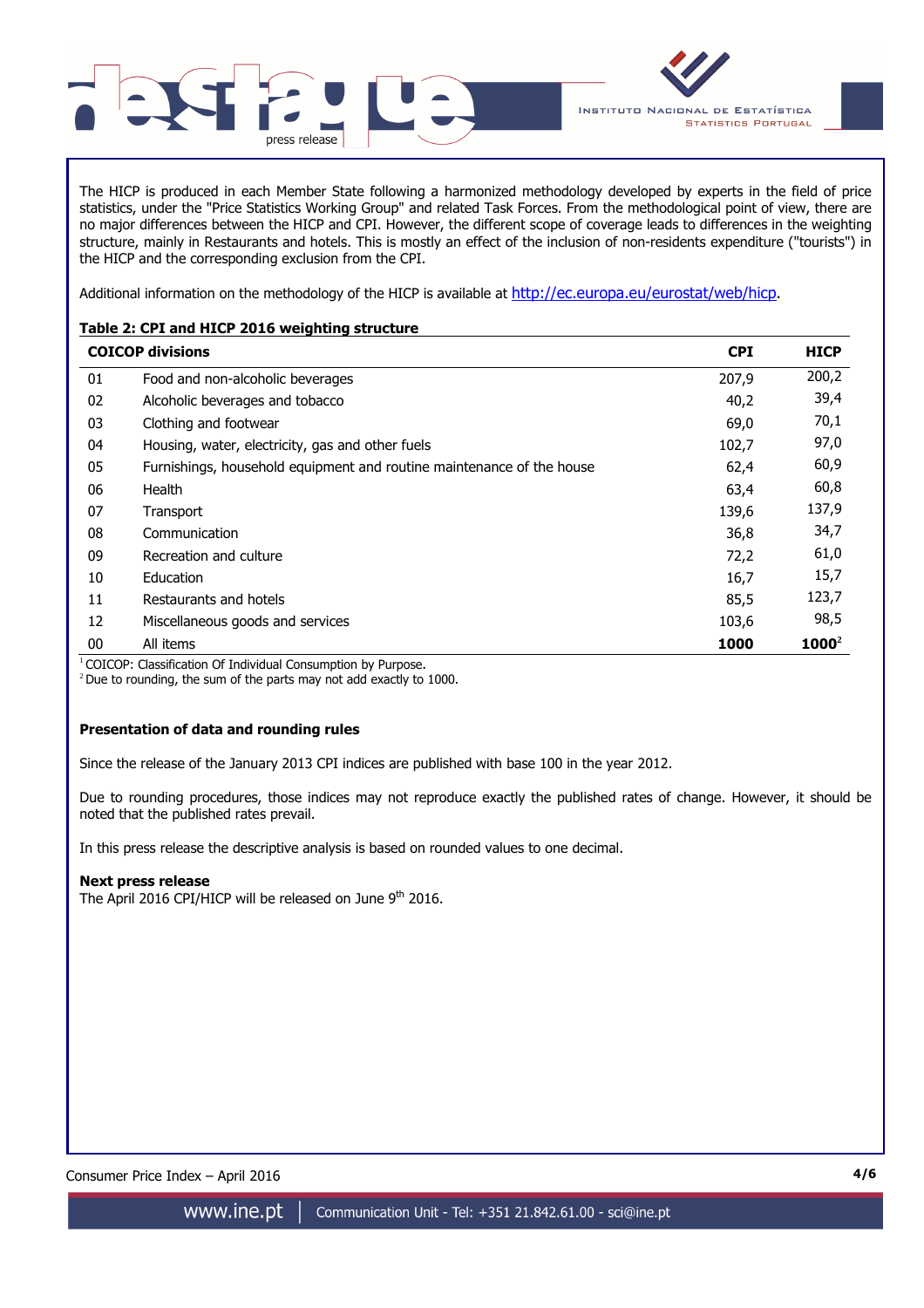

**Annex:**

# CPI rate of change (index division and all items CPI)

|                 | <b>All-items</b><br>Index divisions <sup>(1)</sup> |      |                                                                    |         |         |                 |                     |         |                    |      |      |         |         |  |  |
|-----------------|----------------------------------------------------|------|--------------------------------------------------------------------|---------|---------|-----------------|---------------------|---------|--------------------|------|------|---------|---------|--|--|
|                 | 01                                                 | 02   | 03                                                                 | 04      | 05      | 06              | 07                  | 08      | 09                 | 10   | 11   | 12      |         |  |  |
|                 |                                                    |      |                                                                    |         |         |                 | Annual average rate |         |                    |      |      |         |         |  |  |
| 2013            | 1.94                                               | 4.05 | $-3.31$                                                            | 2.15    | $-0.51$ | 1.49            | $-2.32$             | 0.45    | 0.41               | 1.18 | 1.65 | $-0.61$ | 0.27    |  |  |
| 2014            | $-1.34$                                            | 3.09 | $-2.11$                                                            | 2.22    | $-0.38$ | 0.66            | $-1.20$             | 1.10    | $-1.49$            | 0.43 | 0.97 | $-0.46$ | $-0.28$ |  |  |
| 2015            | 1.01                                               | 4.09 | $-2.02$                                                            | 0.23    | 0.67    | 0.41            | $-0.99$             | 4.12    | $-0.63$            | 0.65 | 1.31 | 0.42    | 0.49    |  |  |
|                 | Annual rate                                        |      |                                                                    |         |         |                 |                     |         |                    |      |      |         |         |  |  |
| 2014 April      | $-0.93$                                            | 2.36 | $-1.82$                                                            | 2.10    | $-0.91$ | 0.16            | 0.26                | 1.61    | $-1.33$            | 0.46 | 0.13 | $-0.70$ | $-0.14$ |  |  |
| May             | $-2.33$                                            | 2.14 | $-1.65$                                                            | 2.15    | $-0.83$ | 0.29            | $-0.52$             | 1.58    | $-1.18$            | 0.41 | 0.65 | $-0.72$ | $-0.44$ |  |  |
| June            | $-2.53$                                            | 2.88 | $-1.45$                                                            | 2.32    | $-1.00$ | 0.74            | 0.15                | 0.36    | $-1.80$            | 0.40 | 0.62 | $-0.63$ | $-0.42$ |  |  |
| July            | $-3.05$                                            | 3.11 | $-7.45$                                                            | 2.15    | $-0.77$ | 0.81            | 0.09                | 0.37    | $-1.94$            | 0.36 | 0.84 | 0.22    | $-0.87$ |  |  |
| August          | $-3.17$                                            | 3.38 | $-0.67$                                                            | 2.18    | $-0.34$ | 0.71            | 0.58                | 0.39    | $-0.99$            | 0.37 | 1.28 | $-0.24$ | $-0.36$ |  |  |
| September       | $-2.19$                                            | 3.70 | $-0.98$                                                            | 2.34    | $-0.60$ | 0.81            | $-1.09$             | $-0.14$ | $-2.41$            | 0.37 | 1.94 | $-0.63$ | $-0.37$ |  |  |
| October         | $-0.63$                                            | 3.17 | $-2.20$                                                            | 2.62    | 0.72    | 0.39            | $-1.39$             | 0.68    | $-1.46$            | 0.57 | 1.63 | $-0.70$ | 0.00    |  |  |
| November        | $-0.53$                                            | 3.13 | $-1.63$                                                            | 2.40    | 1.15    | 0.46            | $-1.84$             | 0.27    | $-1.72$            | 0.57 | 1.44 | $-0.42$ | 0.02    |  |  |
| December        | $-0.38$                                            | 3.09 | $-1.84$                                                            | 1.92    | 1.12    | 0.32            | $-4.38$             | 0.28    | $-1.24$            | 0.60 | 1.64 | $-0.48$ | $-0.36$ |  |  |
| 2015 January    | $-0.13$                                            | 3.09 | $-1.48$                                                            | 1.05    | 0.99    | 0.34            | $-4.21$             | 1.19    | $-1.32$            | 0.60 | 1.34 | $-0.55$ | $-0.39$ |  |  |
| February        | 0.01                                               | 3.19 | $-1.84$                                                            | 0.20    | 0.84    | 0.65            | $-2.78$             | 2.80    | $-1.52$            | 0.60 | 1.78 | $-0.85$ | $-0.21$ |  |  |
| March           | 0.29                                               | 2.60 | $-1.99$                                                            | 0.32    | 0.76    | 0.59            | $-0.26$             | 3.63    | $-0.93$            | 0.54 | 1.98 | $-0.61$ | 0.31    |  |  |
| April           | 1.18                                               | 4.04 | $-2.44$                                                            | 0.50    | 0.64    | 0.50            | $-1.40$             | 3.55    | $-1.40$            | 0.49 | 1.89 | $-0.02$ | 0.40    |  |  |
| May             | 2.07                                               | 5.07 | $-2.54$                                                            | 0.48    | 0.60    | 0.56            | 1.04                | 3.58    | $-0.82$            | 0.50 | 1.57 | $-0.02$ | 0.95    |  |  |
| June            | 1.95                                               | 4.91 | $-3.44$                                                            | 0.62    | 0.78    | 0.49            | $-0.20$             | 4.90    | $-0.53$            | 0.51 | 1.54 | 0.02    | 0.80    |  |  |
| July            | 1.53                                               | 4.97 | $-2.86$                                                            | 0.24    | 1.15    | 0.34            | $-0.42$             | 4.98    | $-0.48$            | 0.59 | 1.43 | 0.41    | 0.77    |  |  |
| August          | 1.71                                               | 4.36 | $-2.65$                                                            | 0.05    | 1.14    | 0.47            | $-1.83$             | 4.96    | $-0.42$<br>$-0.54$ | 0.58 | 1.51 | 1.08    | 0.66    |  |  |
| September       | 1.98                                               | 4.28 | $-0.23$                                                            | $-0.22$ | 1.19    | 0.29            | $-1.11$             | 5.53    |                    | 0.59 | 1.03 | 1.02    | 0.88    |  |  |
| October         | 1.27                                               | 3.89 | $-0.90$                                                            | $-0.32$ | $-0.10$ | 0.19            | $-0.85$             | 4.77    | $-0.54$            | 0.93 | 0.95 | 1.60    | 0.63    |  |  |
| November        | 0.36                                               | 4.31 | $-1.68$                                                            | $-0.16$ | $-0.01$ | 0.18            | 0.36                | 4.73    | 0.81               | 0.95 | 0.51 | 1.69    | 0.64    |  |  |
| December        | 0.00                                               | 4.32 | $-2.28$                                                            | 0.04    | 0.05    | 0.28            | $-0.09$             | 4.93    | 0.21               | 0.93 | 0.23 | 1.33    | 0.40    |  |  |
| 2016 January    | 0.21                                               | 4.37 | 0.16                                                               | $-0.07$ | 0.77    | $-0.01$         | 0.04                | 5.31    | 0.98               | 0.91 | 0.60 | 1.60    | 0.78    |  |  |
| February        | $-0.62$                                            | 4.06 | $-0.23$                                                            | 0.59    | 1.14    | $-0.19$         | $-1.28$             | 3.95    | 1.90               | 0.92 | 0.15 | 1.09    | 0.40    |  |  |
| March           | $-0.73$                                            | 4.38 | 0.02                                                               | 0.62    | 1.22    | $-0.16$         | $-1.43$             | 3.30    | 1.26               | 0.93 | 1.77 | 0.90    | 0.45    |  |  |
| April           | 0.09                                               | 2.41 | 0.04                                                               | 0.69    | 0.89    | $-0.92$         | $-0.93$             | 2.95    | 0.74               | 0.94 | 1.99 | 0.43    | 0.48    |  |  |
| <b>Symbols:</b> | f estimated                                        |      | Po provisional                                                     |         |         | x not available |                     |         |                    |      |      |         |         |  |  |
| Note:           |                                                    |      | (1) The names of the divisions are given in the explanatory notes. |         |         |                 |                     |         |                    |      |      |         |         |  |  |
| Source:         | <b>INE - Portugal</b>                              |      |                                                                    |         |         |                 |                     |         |                    |      |      |         |         |  |  |

Consumer Price Index – April 2016 **5/6**

www.ine.pt | Communication Unit - Tel: +351 21.842.61.00 - sci@ine.pt